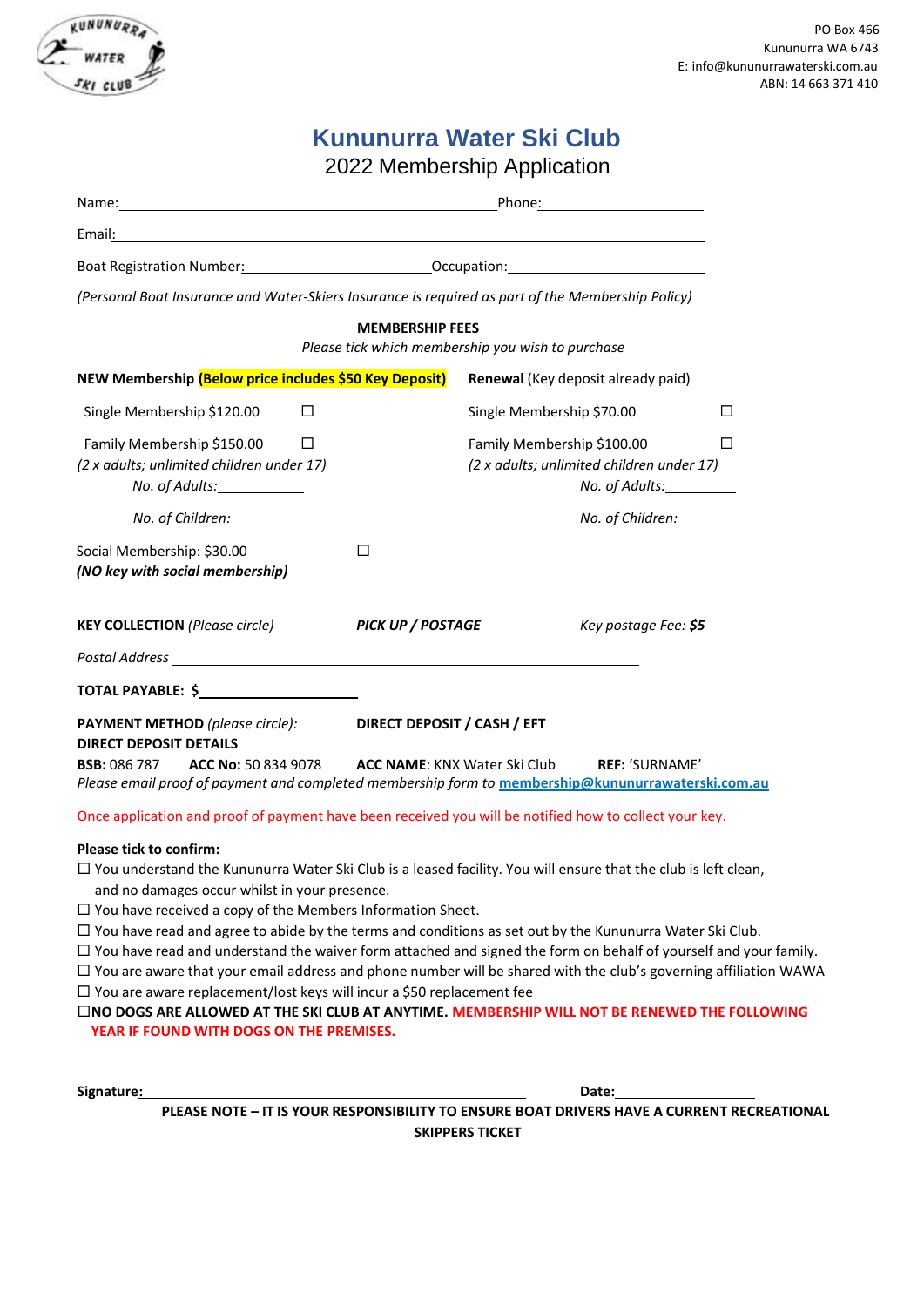

## **MEMBERS INFORMATION SHEET – PLEASE KEEP**

As a *full member* of the Kununurra Water Ski Club you receive a key allowing you access to the grounds and BBQ facilities; along with access to the sea container comprising of ski, wakeboard and knee boarding equipment. You also receive discounted exclusive venue hire, discounted food and beverages at club events, discount entry/access to club events and notifications about club events, social functions, and regular communication.

As a *social member* of the Kununurra Water Ski Club you do not receive a key, however, you receive discounted food and beverage at all club events and discounted entry/access to club events. You will also receive up to date notifications about club events, social functions, and regular communication.

## **Regulations for Kununurra Water Ski Club Members:**

- 1. All members to read Department of Transport Boating Guide Kununurra advising that on Lake Kununurra, reversed ski zone rules apply. Boats are to travel in a clockwise direction within ski area, reducing the impact of the setting sun/glare hazard in the designated ski drop off and ski take off zone. Please see sign located on beach.
- 2. Swimmers are advised not to venture into the designated ski drop off and ski take off zone.
- 3. No person shall travel on the bow of a boat whilst towing a skier.
- 4. Skiers must wear correct safety equipment i.e., Approved safety vest/jacket PDF Type 2-3.
- 5. All club equipment to be used by club members only and returned after use to sea container in clean and working condition. Please report any damaged equipment so it can be repaired or replaced.
- 6. The club requests that **NO GLASS BOTTLES** are to be used within Ski Club grounds.
- 7. Membership Fees go towards Ski Equipment and ground maintenance services and facilities.
- 8. Full Members are entitled to discount venue hire, competition entry and training schools
- 9. Friends and Family are allowed up to three visits after that they are required to become members.
- 10. Do not loan your key to other persons Gate keys are for *full members* only!
- 11. If any non-member vehicles follow your vehicle into the Ski Beach Area please make them aware that the gate may be locked, as the area is reserved for use of ski club members.

### **Venue Hire Rates:**

### *All Hires require a \$1000.00 Cash Bond – Returnable after Inspection of Venue from Coordinator*

|           | Members Exclusive Hire (Must have been a member for 3months) | \$400.00                                         |
|-----------|--------------------------------------------------------------|--------------------------------------------------|
| $\bullet$ | Non-Members exclusive Hire                                   | \$800.00                                         |
|           | Not for profit/community/sporting club exclusive             | \$400.00 (or at the discretion of the committee) |

Members will be notified of any exclusive bookings via email 10 days prior to the hire and again 3 days prior to the hire via Facebook group messenger (please ensure you join the Kununurra Water Ski Club Members private group for updates. You can request to join the group via the link <https://www.facebook.com/groups/2353036618280850/?ref=share>).

Please take note of the venue hire dates and times, as the grounds and facilities are reserved for the sole use of the hirer when the hire is exclusive.

Venue Hire can be booked by emailing the club at [venuehire@kununurrawaterski.com.au](mailto:venuehire@kununurrawaterski.com.au)

**To keep updated on news and events like our Facebook page – Kununurra Water Ski Club, Check out our website at [www.kununurrawaterskiclub.com](http://www.kununurrawaterskiclub.com/) Join our exclusive Club Members Group** <https://www.facebook.com/groups/2353036618280850/?ref=share>

**THIS IS YOUR CLUB – THANKYOU FOR YOU SUPPORT**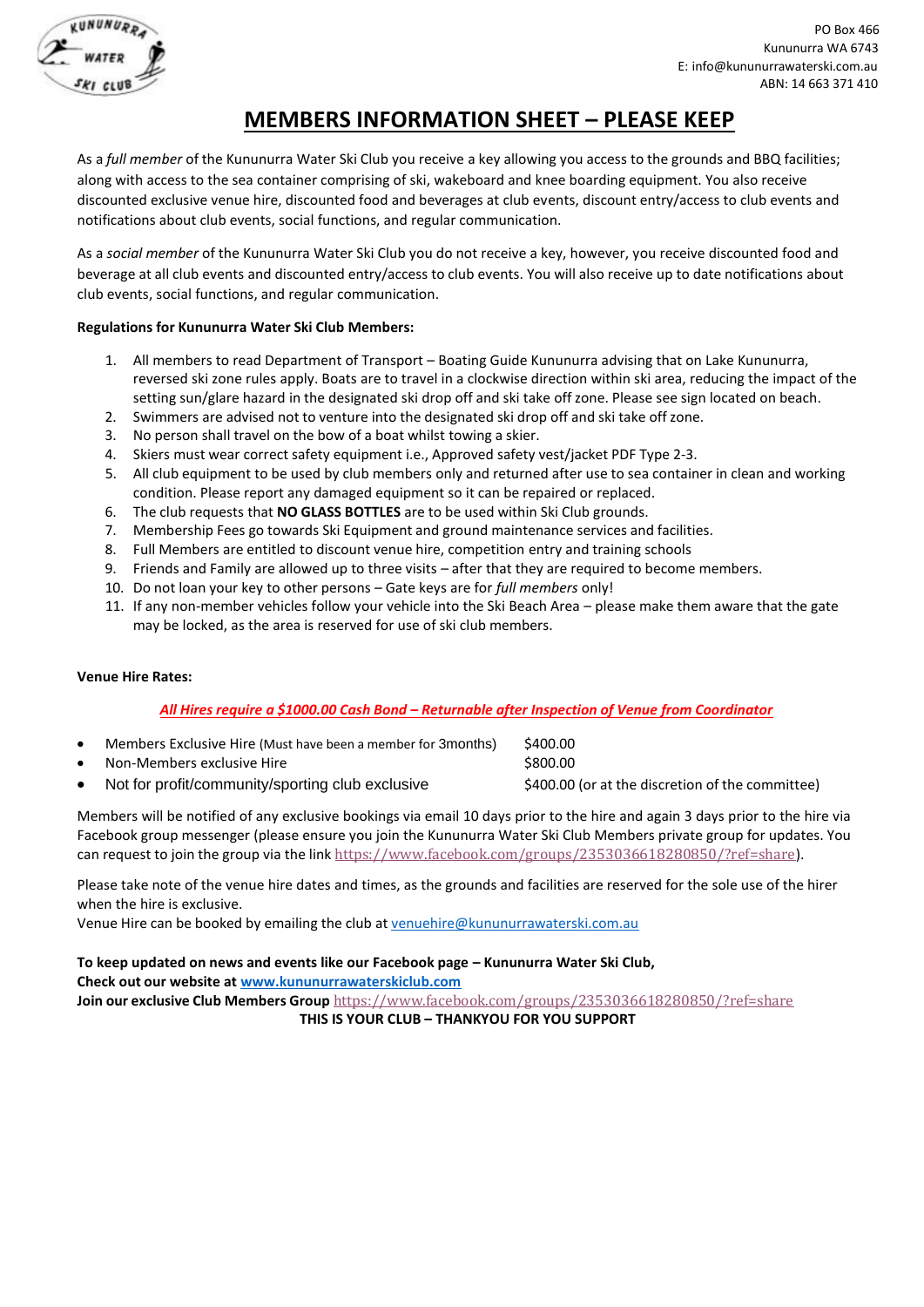#### THIS IS AN IMPORTANT DOCUMENT AFFECTING YOUR RIGHTS. YOU SHOULD READ IT VERY CAREFULLY AND SIGN IT ONLY AFTER YOU ARE SATISFIED THAT YOU UNDERSTAND AND ACCEPT **ALL TERMS AND CONDITIONS OF THE KUNUNURRA WATER SKI CLUB**

| ames on membershin] of insert address]<br>$\mathsf{I}$ insert |  |
|---------------------------------------------------------------|--|

hereby apply for membership of the KWSC. In consideration of my application for membership being accepted **I acknowledge and agree** that:

1. In this membership declaration:

" **KWSC** " means the Kununurra Water Ski Club.

"**Claim**" means and includes any action, suit, proceeding, claim, demand, damage, cost or expense however arising including, but not limited to, negligence but does not include a claim against a Water Ski Organisation under any right expressly conferred by its constitution or regulation.

**"Discipline"** means a type of water activity recognised by KWSC from time to time and governed by rules determined by KWSC from time to time.

**"Division"** means a committee of KWSC exercising delegated authority for the control of a Discipline.

**"Member State"** means an independent entity recognised by KWSC to administer the sport of water skiing in its particular state.

"**Water Sport Activities**" means performing or participating in any capacity in any authorised or recognised activity hosted by the KWSC.

"**Water Ski Organisation"** means and includes the KWSC, where the contextso permits, their respective directors, officers, members or agents.

- 2. **If my application for membership is accepted I will be a member** of the KWSC. I acknowledge my membership will be deemed to be accepted upon my participation in Water Sport Activities and I acknowledge that I will be bound by and agree to comply with the constitutions, regulations and policies of the Water Ski Organisations of which I become a member.
- 3. **Warning:** Water Sport Activities can be inherently dangerous. I acknowledge that I am exposed to certain risks during Water Sport Activities including but not limited to:
	- I may be physically or mentally injured, impaired, maimed or killed;
	- other participants may act dangerously or with lack of skill;
	- conditions may be hazardous and may vary without warning or predictability;
	- organisers, officials, watercourse owners/operators and any agents or representatives of any of them, in charge of an event may be obliged to make decisions under pressure of time and/or events;
	- any policy of insurance of or in respect of my life or physical or mental health may be avoided;
	- there may not be adequate facilities for treatment or transport of me if I suffer injury; and
	- my property may be damaged, lost or destroyed.

I acknowledge that accidents can and often do happen which may result in me being injured or even killed, or my property being damaged. I have voluntarily read and understood this warning and accept and assume the inherent risks in participating in the Water Sport Activities.

- 4. **Exclusion of Implied Terms***:* I acknowledge that where I am a consumer of recreational services, as defined by any relevant law, certain terms and rights usually implied into a contract for the supply of goods or services may be excluded. I acknowledge that these implied terms and rights, and any liability of the KWSC flowing from them, are expressly excluded to the extent possible by law, by this membership declaration. To the extent of any liability arising, the liability of the Water Ski Organisation will, at the discretion of the relevant Water Ski Organisation, be limited to the resupply of the services or payment of the cost of having the services supplied again.
- 5. **Release and Indemnity:** In consideration of the KWSC accepting my application for membership I, to the extent permitted by law:
- a) release and will release the Water Ski Organisations from all Claims that I may have or may have had but for this release arising from or in connection with my membership and/or participation in any Water Sport Activities; and
- b) indemnify and will keep indemnified the Water Ski Organisations in respect of any Claim by any person arising as a result of or in connection with my membership and/or participation in any Water Sport Activities.
- 6. **Fitness to Participate:** I declare that I am medically and physically fit and able to participate in the Water Sport Activities. I understand and accept that the Water Ski Organisations will continue to rely upon this declaration as evidence of my fitness and ability to participate.
- 7. **Medical Treatment:** I consent to receiving any medical treatment that a Water Ski Organisation reasonably considers necessary or desirable for me during my participation in Water Sport Activities. I also agree to reimburse the relevant Water Sport Organisation for any costs or expenses incurred in providing me with medical treatment.
- 8. **Right to Use Image:** I acknowledge and consent to photographs and electronic images being taken of me during my participation in any Water Sport Activities. I acknowledge and agree that such photographs and electronic images are owned by the KWSC and that they may use the photographs for promotional or other purposes without my further consent being necessary. Further, I consent to KWSC using my name, image, likeness and also my performance in the Water Sport Activities, at any time, by any form of media, to promote the Water Sport Activities.
- 9. **Severance**: If any provision of this membership declaration is invalid or unenforceable in any jurisdiction, the phrase or clause is to be read down for the purpose of that jurisdiction, if possible, so as to be valid and enforceable. If the phrase or clause cannot be so read down, it will be severed to the extent of the invalidity or unenforceability. Such severance does not affect the remaining provisions of this membership declaration or affect the validity or enforceability of it in any other jurisdiction.
- 10. **I have provided the information required and signed this membership declaration**. I acknowledge that this membership declaration cannot be amended. If I do amend it my application will be null and void. It cannot be accepted by the KWSC.
- 11. I understand that each state and Territory may have specific rules applying to waterways and water skiing that must be adhered to at all times. I will adhere to the KWSC rules and regulations at all times.

**I have read, understood, acknowledge, and agree** to the above terms including the warning, exclusion of implied terms, release and indemnity.

Signed: ............................................................................................................ Date: ...........................................................

Name: .............................................................................................................

*Where the applicant is under 18 years of age* this declaration must also be signed by the applicant's parent or legal guardian (please also sign below if you have children under age 18 on your family membership)

I,........................................................................am **the parent or guardian** of the applicant. I authorise and consent to the applicant undertaking the Water Sport Activities. In consideration of the applicant's membership of the KWSC and the nominated Member State and Division being accepted, I expressly agree to be responsible for the applicant's behaviour and agree to accept in my capacity as parent or guardian, the terms set out in this membership declaration, including the provision by me of a release and indemnity in the terms set out above. In addition, I agree to be bound by and to comply with the KWSC's constitution and any regulations and policies made under it.

|                | Parent's signature: |  |
|----------------|---------------------|--|
| Parent's name: |                     |  |

Parent's signature: .......................................................................................... Date: ...........................................................